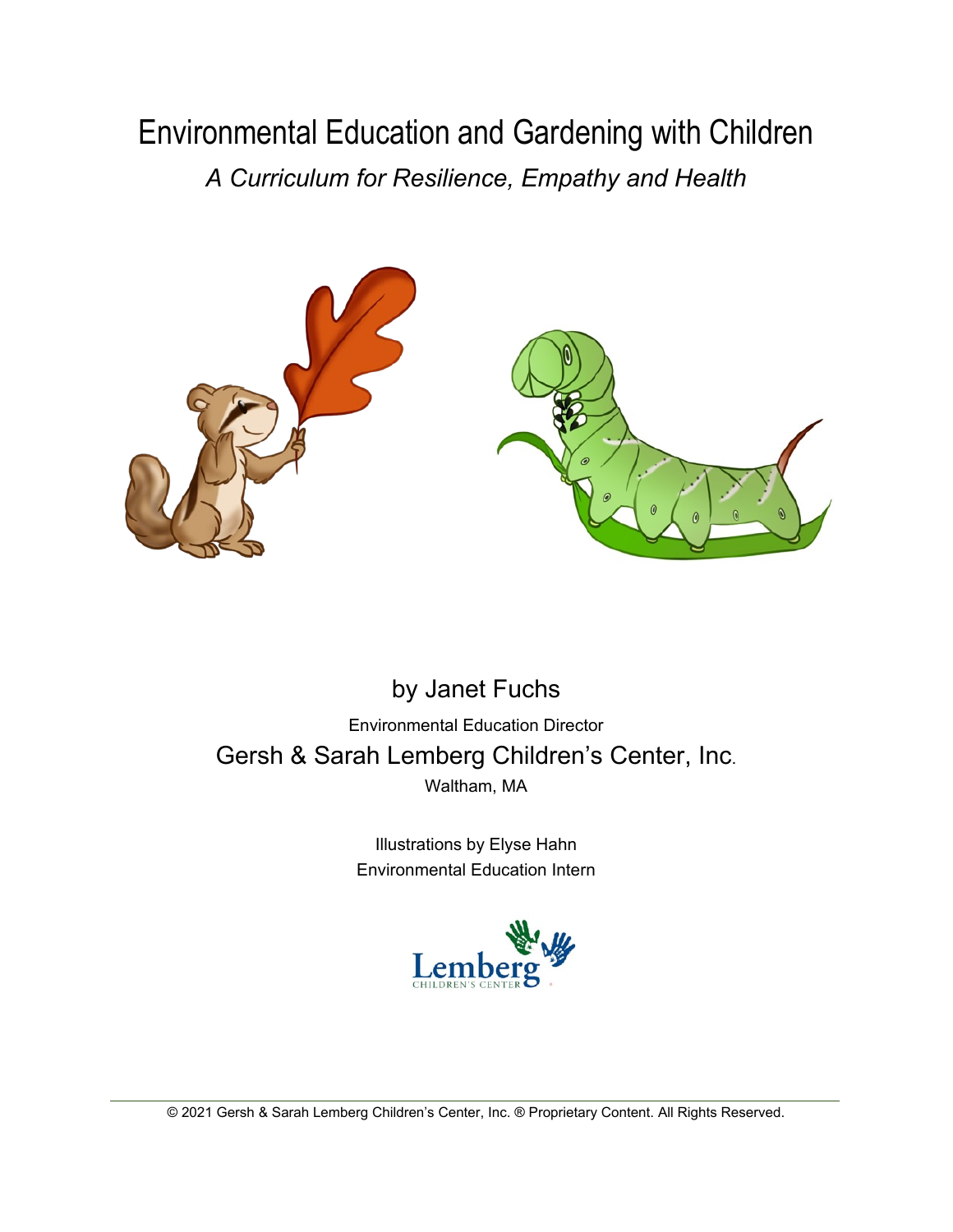Copyright © 2021 Gersh & Sarah Lemberg Children's Center, Inc. All rights reserved. This book or any portion thereof may not be reproduced or used in any manner whatsoever without the express written permission of the publisher except for the use of brief quotations in a book review.

Copyright laws help to safeguard the livelihoods of authors and the integrity of our non-profit organization. Please respect our Copyright and refrain from sharing and or otherwise reproducing in print the eBooks you purchase and download from us, except for your own personal use.

Gersh & Sarah Lemberg Children's Center, Inc. at Brandeis University 457 Old South St. MS 044 Waltham, MA 02453-2728

For questions or permissions, contact: Lemberg Children's Center Executive Director <http://www.lembergcc.org/> email: [lemberg@brandeis.edu](mailto:lemberg@brandeis.edu)

office phone: 781-736-2200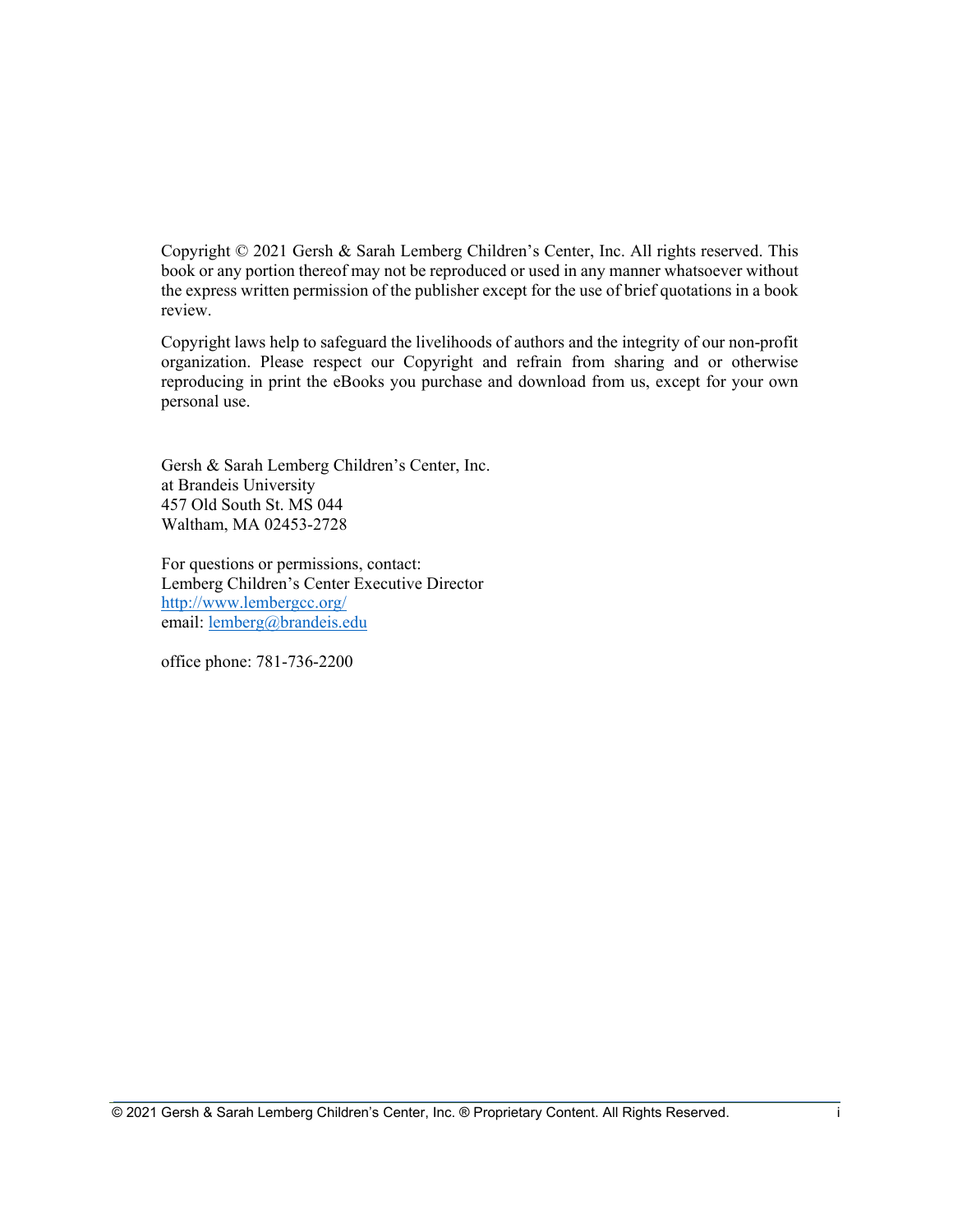

## <span id="page-2-0"></span>**Table of Contents**

@ 2021 Gersh & Sarah Lemberg Children's Center, Inc. ® Proprietary Content. All Rights Reserved.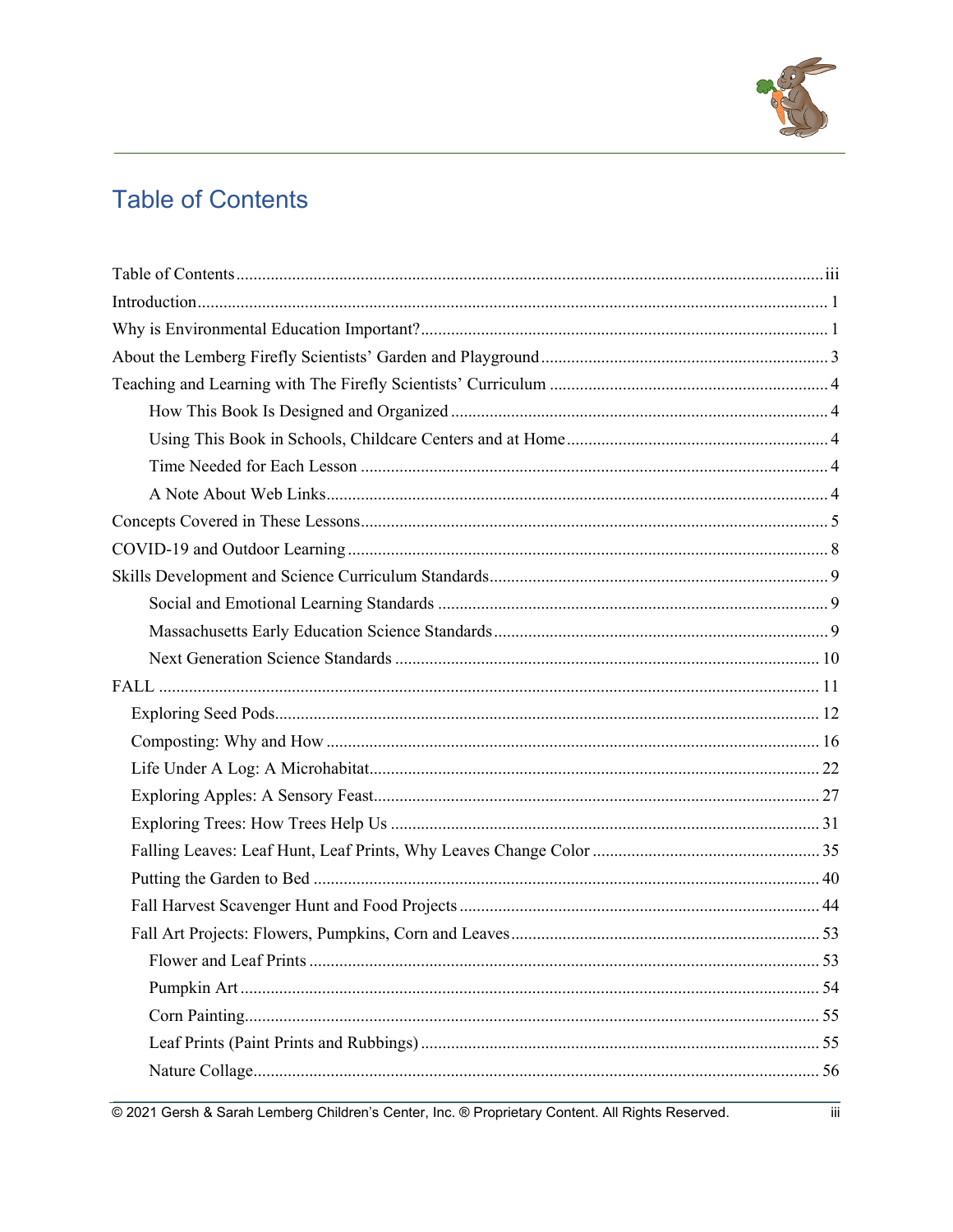

@ 2021 Gersh & Sarah Lemberg Children's Center, Inc. @ Proprietary Content. All Rights Reserved.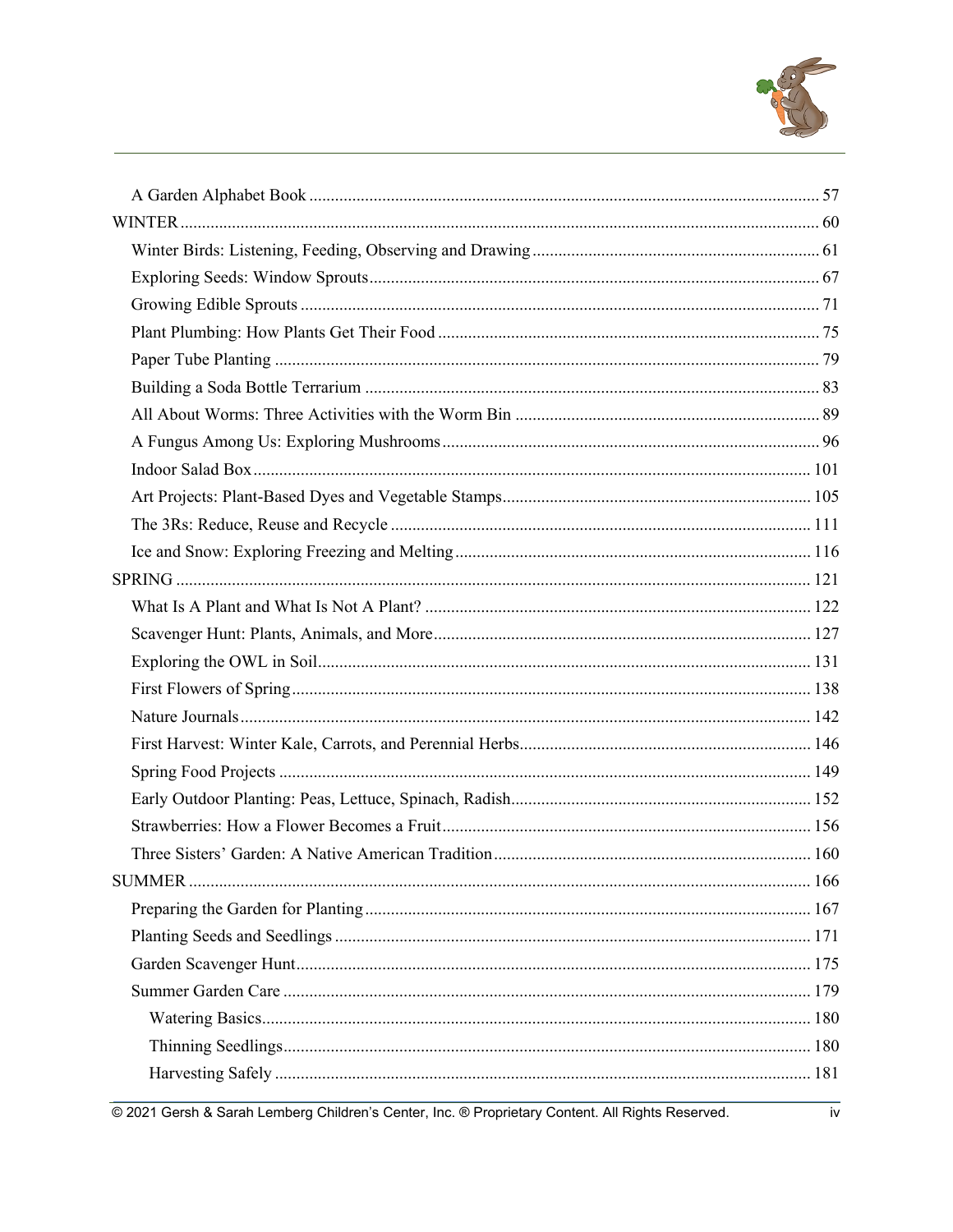

@ 2021 Gersh & Sarah Lemberg Children's Center, Inc. @ Proprietary Content. All Rights Reserved.